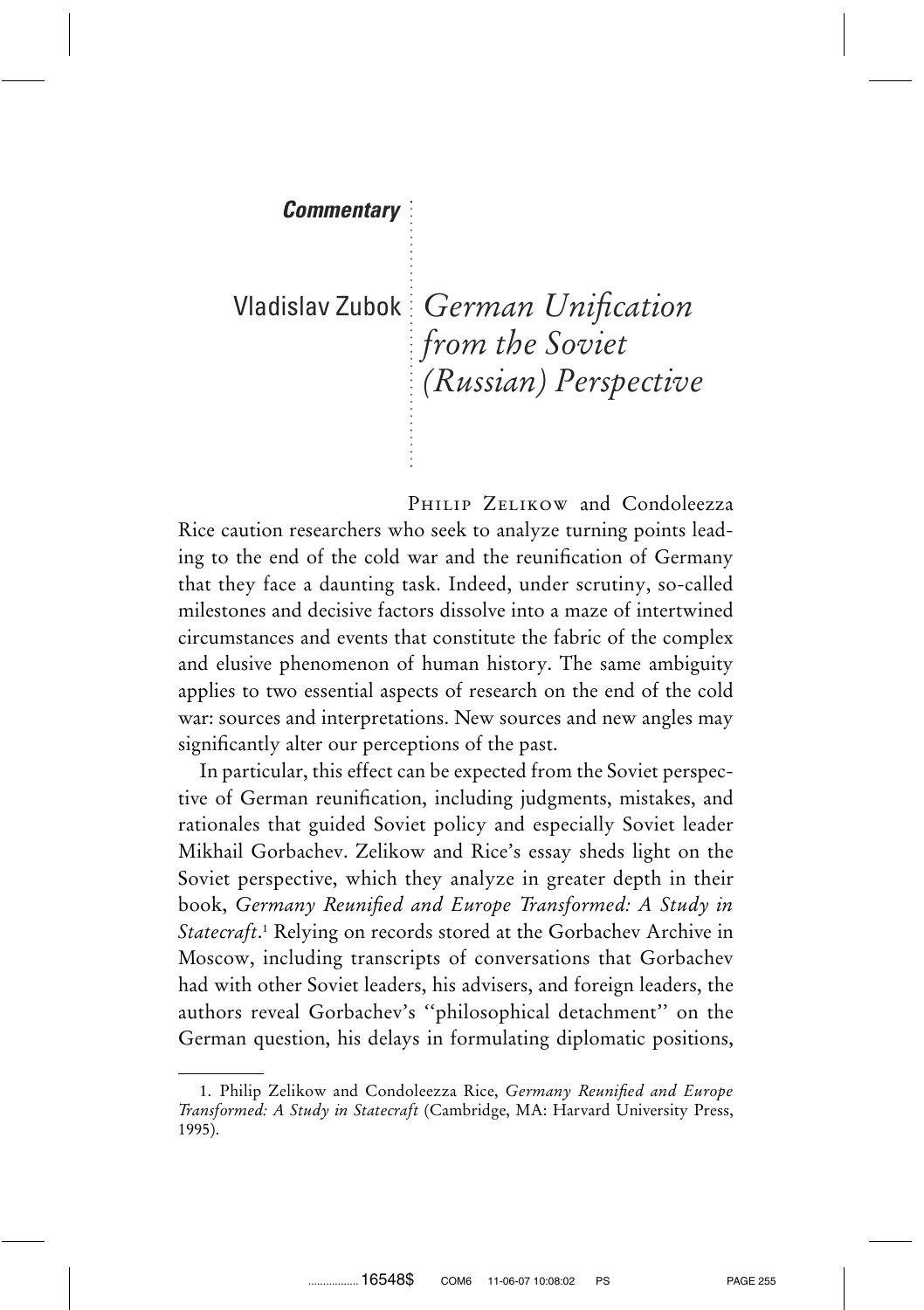and the reactive, shifting nature of those positions. In a footnote, they observe that ''domestic concerns were already shadowing Soviet policy'' in 1989. Yet the reasons for Soviet behavior are not independent variables in their story. Zelikow and Rice's analysis (and this can be said about other books written by veterans of the Bush administration)<sup>2</sup> implies that the Soviet leadership did not have much of a choice, given the fast pace of events, the disappearance of their key ally, the German Democratic Republic regime, and the firm, skillful, and bold policies of Chancellor Helmut Kohl and the Bush administration.

Soviet policies, however, deserve careful attention as factors in German reunification. Gorbachev's attitudes and policies played a no less important role in the peaceful outcome of this process than did Washington's firm backing of Kohl. After all, Moscow was the parent of the GDR and for decades regarded it as the cornerstone of Soviet presence in Europe. The motives for relinquishing the GDR without a fight can be as revealing and important for historical interpretation as the outcome itself.

Therefore, the list of independent variables proposed by Zelikow and Rice should be accompanied by other factors that reflect the Soviet perspective, Soviet foreign policy, and the domestic context that determined Gorbachev's attitudes toward German unification. Chronologically, they are as follows:

- 1. Gorbachev delivers a speech at the UN in December 1988 in which he recognizes the right of self-determination without exception and renounces the use of force in international relations.
- 2. Gorbachev meets with Chancellor Kohl in Moscow in October 1988 and in the Federal Republic of Germany in June

<sup>2.</sup> See George Bush and Brent Scowcroft, *A World Transformed* (New York: Knopf, 1998); and Robert L. Hutchings, *American Diplomacy and the End of the Cold War: An Insider's Account of U.S. Policy in Europe, 1989–1992* (Washington, DC: Woodrow Wilson Center Press and Johns Hopkins University Press, 1997).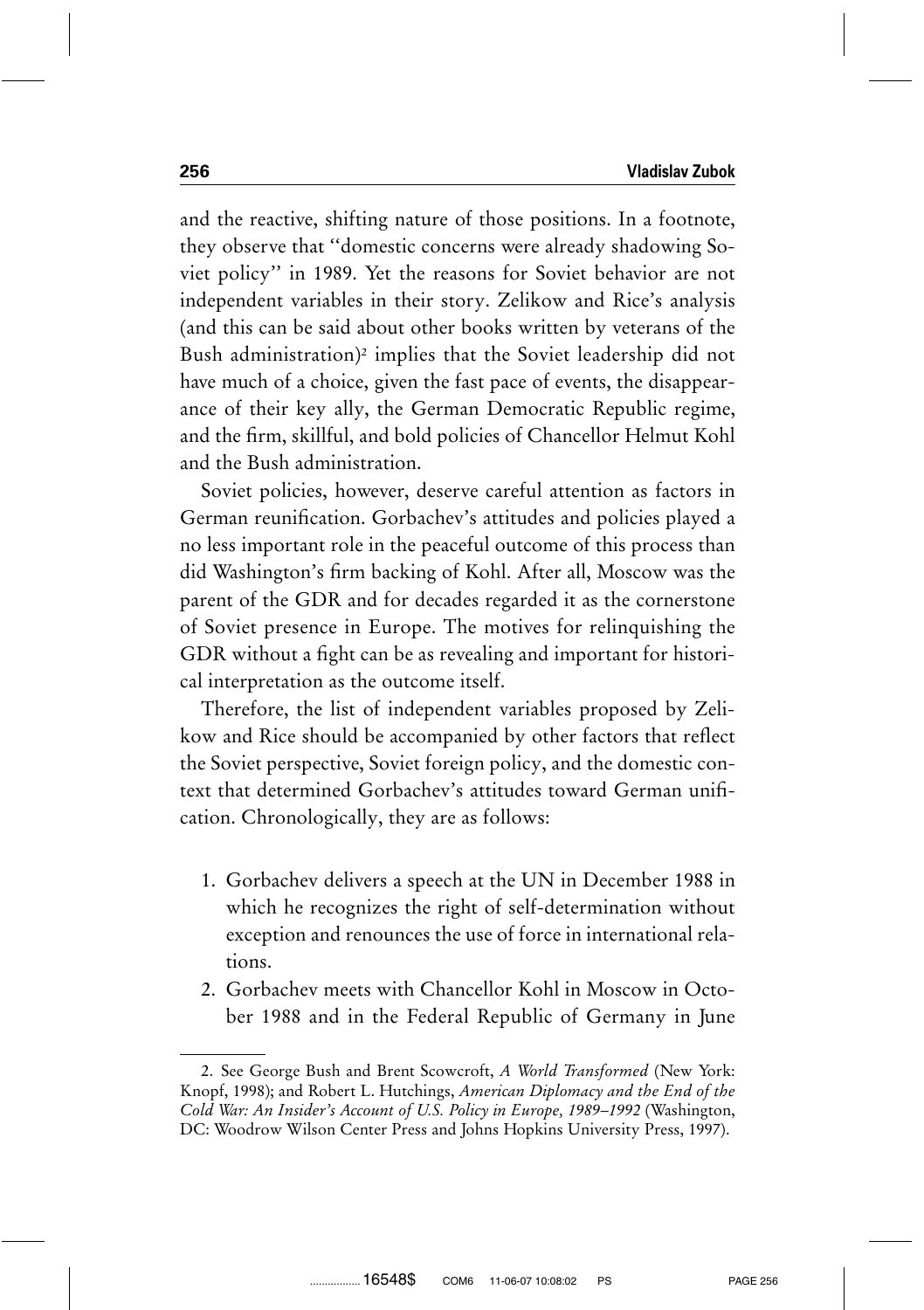1989. The Soviet leader regards relations with West Germany as a cornerstone of his policy of East-West integration.

- 3. Gorbachev and Foreign Minister Eduard Shevardnadze turn blind eyes to the opening of the Hungarian-Austrian border that destabilizes the GDR.
- 4. The Kremlin leadership, immersed in domestic crisis, particularly the issue of Baltic independence, misjudges the consequences of the fall of the Berlin Wall (November–December 1989).
- 5. Gorbachev fails to address the issue of German reunification with President Bush and his team at the Malta summit in December 1989.
- 6. The Soviet leadership is left in diplomatic isolation at the ''Two-plus-Four'' negotiations in February and March 1990.
- 7. In talks with Secretary of State James Baker and President Bush in February and June 1990, Gorbachev accepts their position on a unified Germany as a part of NATO without explicit security guarantees.
- 8. Gorbachev accepts Kohl's draft treaty between the USSR and a unified Germany without explicit security guarantees from a unified Germany in July 1990.

Naturally, this brief essay cannot address each of these episodes in detail. Fortunately, in one way or another most of them have already been described in scholarly literature.3 This allows me to focus on a few key issues related to these variables. Where did the issue of German reunification fit in Gorbachev's policy agenda? What was the impact of domestic instability on Gorbachev's control over Soviet foreign policy and its German policy in particular? What was the impact of the Gorbachev factor, that is, the Soviet

<sup>3.</sup> Zelikow and Rice, *Germany Reunified and Europe Transformed*; Angela E. Stent, *Russia and Germany Reborn: Unification, the Soviet Collapse, and the New Europe* (Princeton, NJ: Princeton University Press, 1999); Jacques Lévesque, *The Enigma of 1989: The USSR and the Liberation of Eastern Europe* (Berkeley, CA: University of California Press, 1997).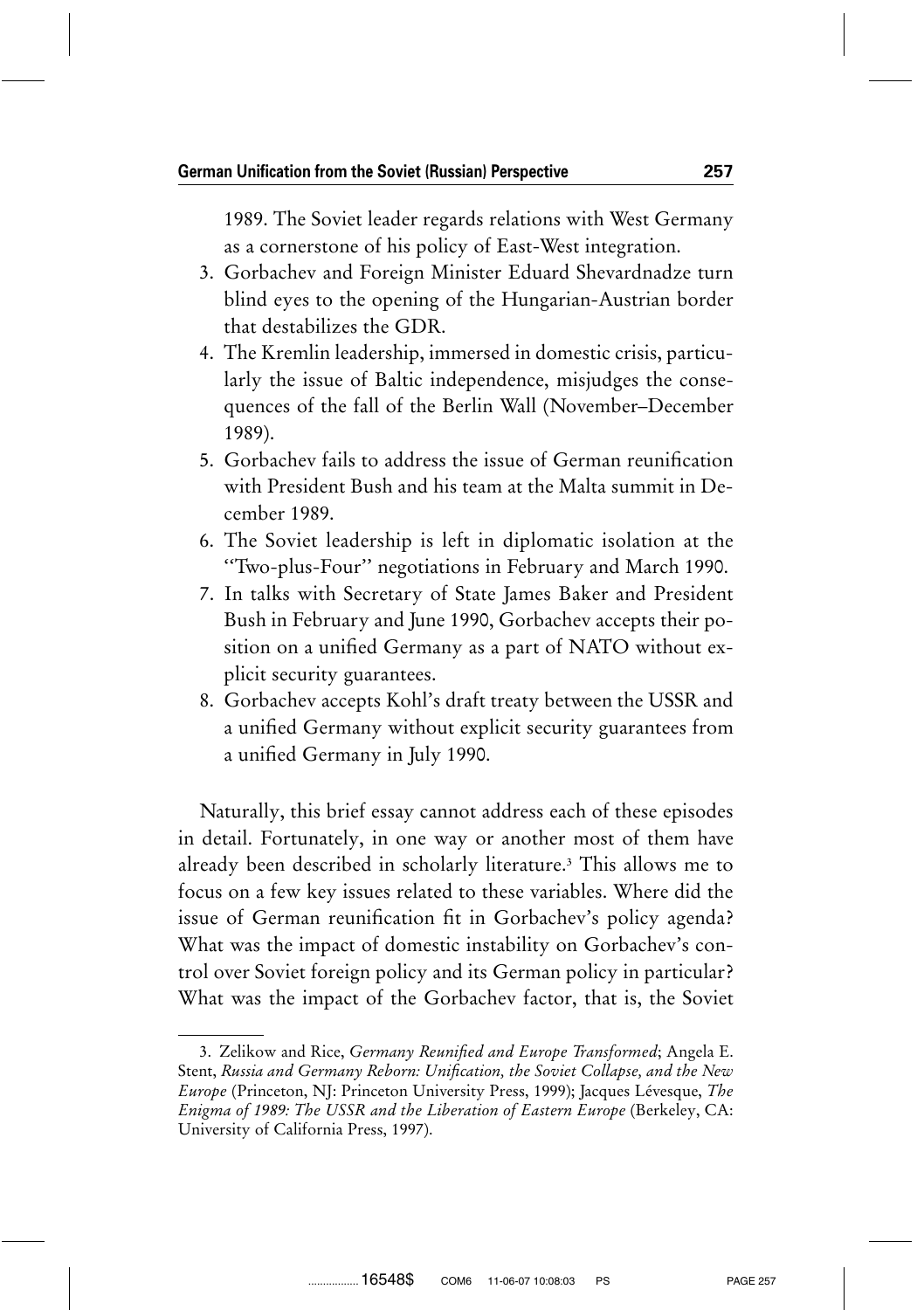leader's choices, preferences, and errors? To what extent did U.S. foreign policy constrain Gorbachev in promoting his agenda on Germany?

It is impossible to understand the dynamics of Soviet policy regarding Germany without taking seriously the assumptions and goals of Gorbachev's ''new thinking.'' Among Western scholars, only a few acknowledge that in Gorbachev's relations with the West from 1988 to 1991, the new thinking in effect replaced traditional diplomacy rooted in realpolitik. As Jacques Lévesque notes, one of Gorbachev's principal objectives was ''precisely to integrate the USSR into Europe structurally, and as solidly as possible. The disarray and obstinacy which the Soviet leaders demonstrated throughout all the discussions and negotiations surrounding German reunification must be understood in this context.''4

The renunciation of force was a most important ideological innovation that enabled peaceful reunification of Germany. In internal communications among trusted officials (Shevardnadze, Yakovlev, Dobrynin, Falin, and Cherniaev), Gorbachev said in late October 1988 that he wanted his UN address to ''present our worldview philosophy based on the results of [the] last three years. We should stress the process of demilitarization and humanization of our thinking.''5 Western and Eastern Europeans still doubted Gorbachev's sincerity, but the evidence as well as subsequent events demonstrate that he was earnest about renouncing the Brezhnev doctrine. In May 1989, after the publicized use of troops against civilian demonstrators in Tbilisi, Gorbachev said to the Politburo: ''We have accepted that even in foreign policy force does not help

<sup>4.</sup> Lévesque, *The Enigma of 1989*, 225. The best Western study on the evolution and importance of the new thinking is by Robert D. English, *Russia and the Idea of the West: Gorbachev, Intellectuals and the End of the Cold War* (New York: Columbia University Press, 2000).

<sup>5.</sup> Anatoli Cherniaev's notes, October 31, 1988, Archive of the Gorbachev Foundation; also see Pavel Palazhchenko, *Gorbachev and Shevardnadze: The Memoir of a Soviet Interpreter* (University Park, PA: Pennsylvania State University Press, 1997), 103–104.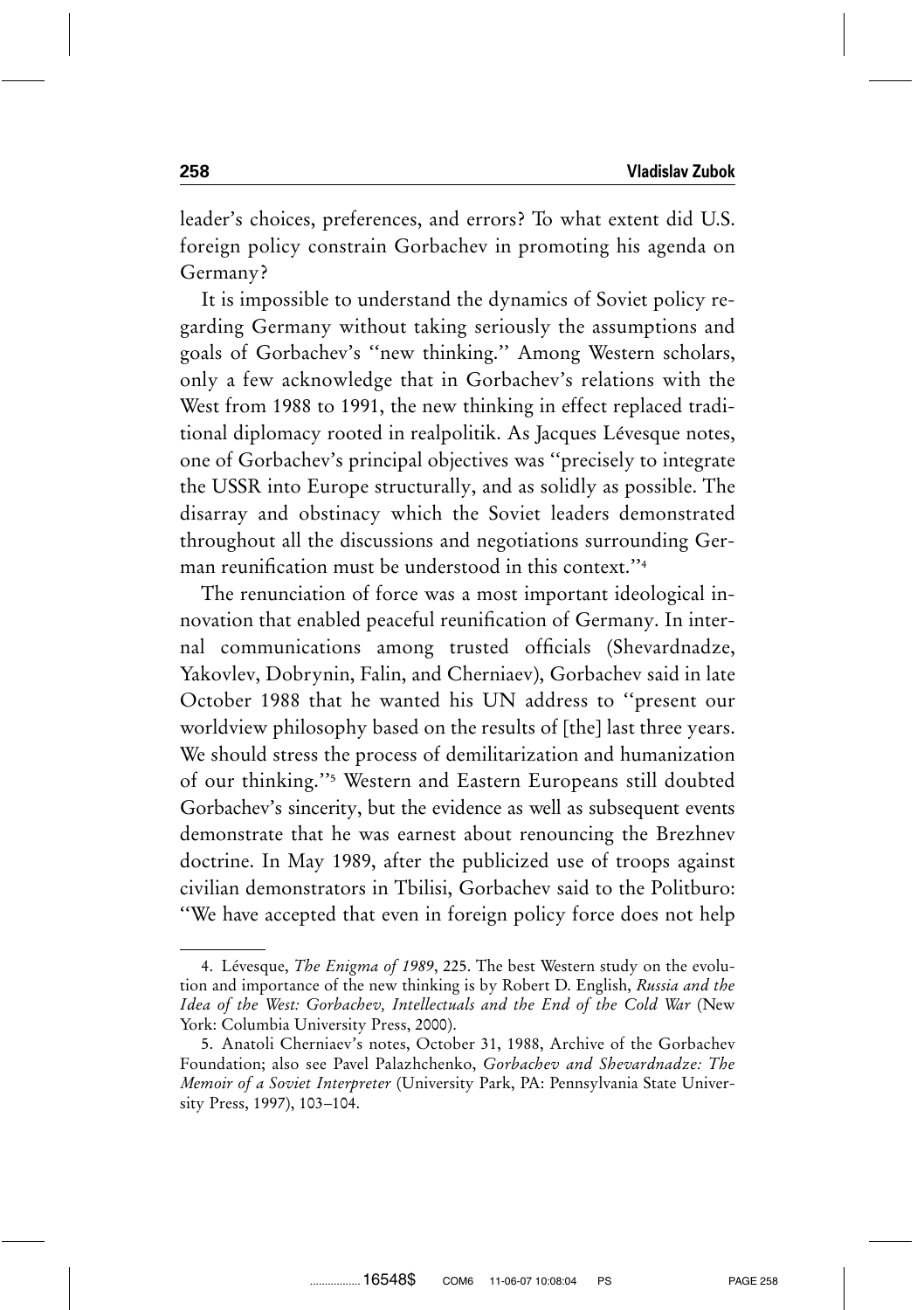(*nichego ne daiet*). So especially internally—we cannot resort and will not resort to force."<sup>6</sup>

The new thinking was also relevant to German reunification for another reason. It left the German question, a key issue of Soviet foreign policy at least until the early 1970s, in limbo.7 Fixated on his plan to integrate the USSR into Europe, Gorbachev began to look at the division of Germany not so much as a cornerstone of the geopolitical status quo but as an antiquated problem inherited from the past that was a major obstacle to his grand multilateral diplomacy of pan-European integration. While his relations worsened with the GDR's conservative and obstinate leader, Erich Honecker, his gaze shifted to the FRG's leadership. After years of boycotting Helmut Kohl because of his support for U.S. missile deployment in Europe and his unfortunate comparison of Gorbachev to Joseph Goebbels, Hitler's minister of propaganda, in October 1986, Gorbachev decided to make the chancellor his friend. A breakthrough came on October 28, 1988, when Kohl met Gorbachev for the first time in the Kremlin. The leaders quickly established a relationship of mutual trust. During his return visit to West Germany on June 11–15, 1989, Gorbachev believed he had secured Kohl's support for perestroika and his idea of a ''common European home.'' In return, he took a tolerant stand when Kohl in effect suggested a joint interference in the affairs of the GDR in order to remove Honecker and encourage changes. Anatoli Cherniaev believes there was a deliberate double meaning in the joint FRG-USSR declaration that singled out from other principles and norms of international rights the ''respect for the right for national self-

<sup>6.</sup> Cherniaev and Medvedev's notes at the Politburo, May 11, 1989. Discussion of the memorandum of six Politburo members on the situation in the Baltic Republics, Archive of the Gorbachev Foundation, fond 4, opis 1, and fond 2, opis 3, published in *The Union Could Be Preserved: The White Book: Documents and Facts about the Policy of M. S. Gorbachev to Reform and Preserve the Multi-National State* (Moscow: April Publishers, 1995), 52, 55.

<sup>7.</sup> Stent, *Russia and Germany Reborn*, 72.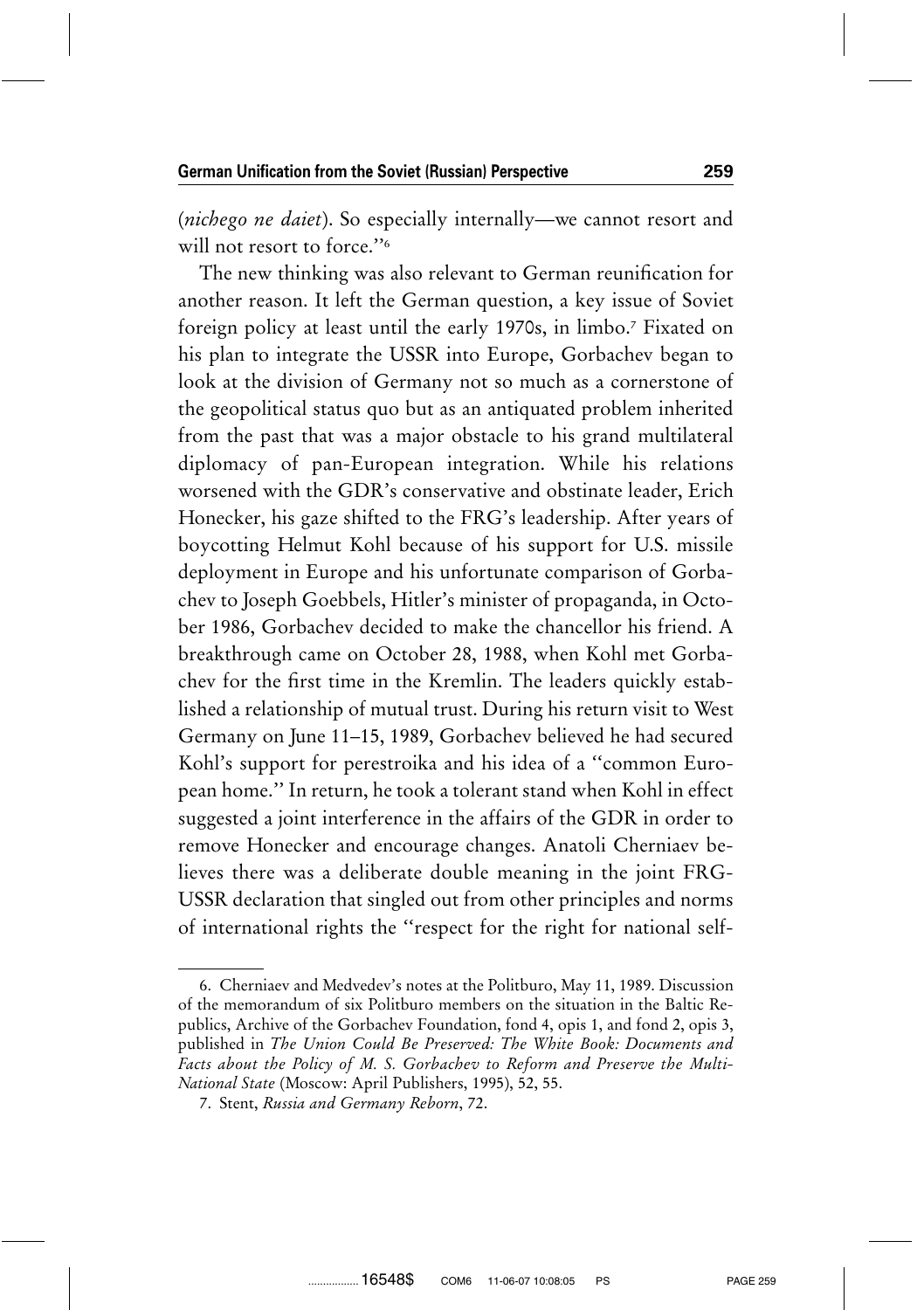determination.''8 At the same time, Kohl privately assured Gorbachev that he and his government did not want ''any destabilization'' of the GDR.9 This relationship was as crucial to the subsequent peaceful reunification of Germany as the relationship between Willy Brandt and Leonid Brezhnev had been to détente in the early 1970s.

Gorbachev and his advisers chose to trust Kohl because they needed his friendship. As a result, the Soviet leadership overlooked Kohl's exploitation of the growing instability in Eastern Europe to promote his agenda. On August 25, 1989, Kohl reached an understanding with the reformist leadership of Hungary to open the Hungarian-Austrian border to defectors from the GDR. In return, Hungary received DM 1 billion to cover its budget deficit. The details of this understanding, fateful for the GDR, came to light only years later.10 What intelligence Moscow received is still unknown. But during Gorbachev's trip to Berlin to celebrate the fiftieth anniversary of the GDR, Honecker told him that Miklos Nemeth had received from the Social Democratic Party (SDP) a loan of DM 550 million on the condition that ''Hungarians opened a border with Austria.''11 One may guess that Gorbachev, skeptical about anything that Erich Honecker said, dismissed this information.

When the crisis erupted in the GDR, Mikhail Gorbachev continued to rely on Kohl's personal assurances. As Lévesque points out, his major goal at the time remained the same, ''but the whole problem was in the synchronization'' between the Soviet-European

<sup>8.</sup> Third conversation of General Secretary Gorbachev and Chancellor Kohl, Bonn, (June 1989), notes of Cherniaev provided to the National Security Archive, Washington, DC.

<sup>9.</sup> Ibid.

<sup>10.</sup> Conversations of Chancellor Kohl and Foreign Minister Genscher with Prime Minister Nemeth and Foreign Minister Horn, Palais Gymnich, August 25, 1989, published in *Dokumente zur Deutschlandpolitik: Deutsche Einheit: Sonderedition aus den Akten des Bundeskanzleramtes 1989/90*, ed. Hanns Juergen Kusters and Daniel Hoffmann (Munich: R. Oldenbourg Verlag, 1998), 377–382.

<sup>11.</sup> Gorbachev's conversation with Erich Honecker, October 7, 1989, Archive of the Gorbachev Foundation, document provided to the National Security Archive, Washington, DC, by Cherniaev.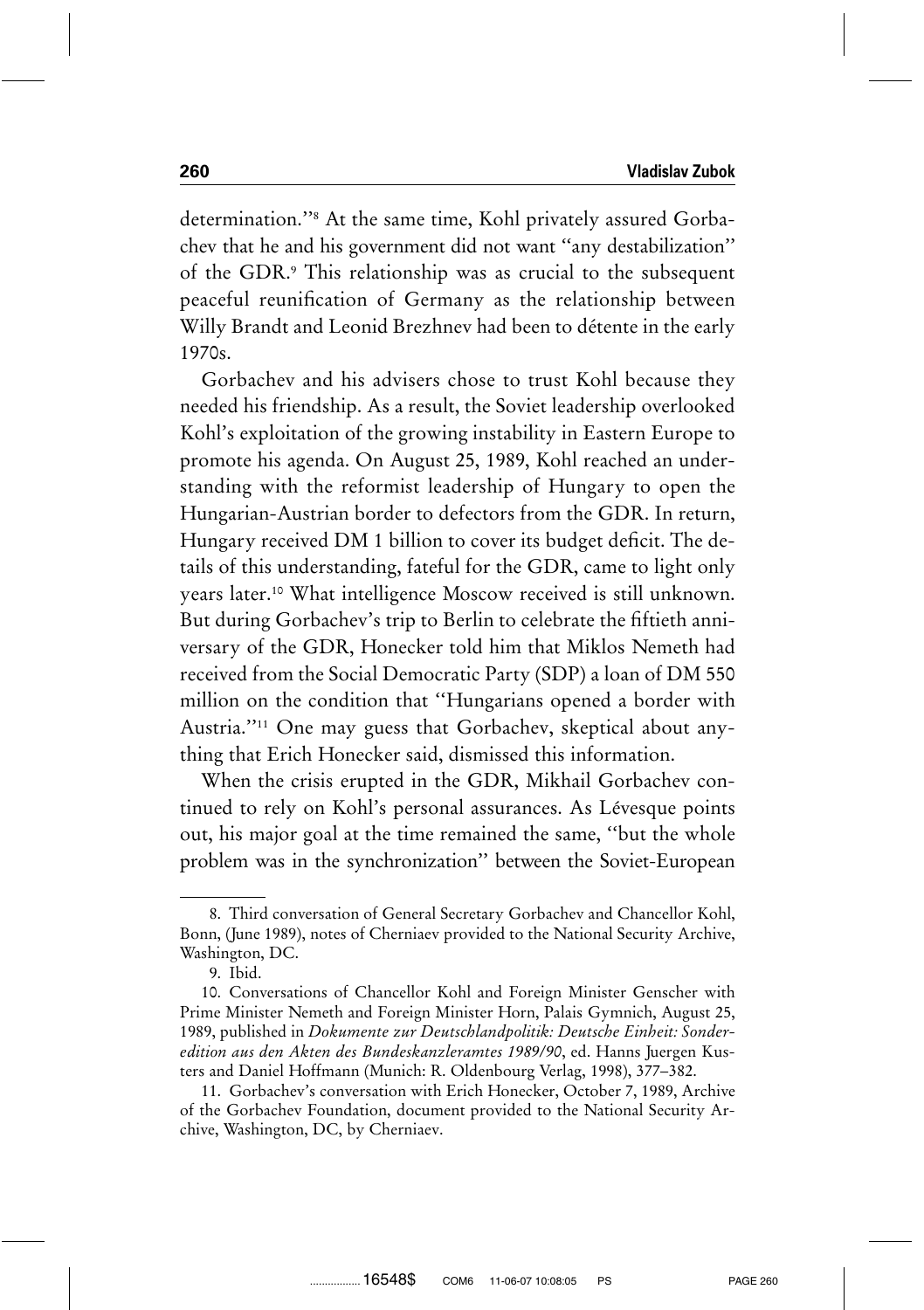integration and the creation of a new security system on the one hand, and the pace of German reunification on the other.<sup>12</sup> In a telephone conversation with the Soviet leader on October 11, 1989, Kohl said: ''The only thing that we want [is] that the GDR joins your course, the course of progressive reforms. . . . We do not intend to agitate them [the population of the GDR], urge them to any actions that later might lead others to criticize us.'' Gorbachev eagerly accepted the renewed reassurances.<sup>13</sup>

In another telephone conversation after the collapse of the Berlin Wall, Kohl reaffirmed his rejection of any course ''for radicalization'' of dynamics in the GDR ''in any form.'' Gorbachev responded that relations among the USSR, the FRG, and the GDR should be ''a triangle where everything should be well-considered and well-balanced. I believe that our present relationship allows [us] to do it this way." He warned that any "forced acceleration of events'' might lead to ''chaos.''14 When Kohl unilaterally proclaimed his Ten-Point Plan in December 1989 and shifted to the policy of *Wandel durch Kraft* (change through strength) with regard to the GDR, Gorbachev at first interpreted it as a preelection maneuver by the chancellor. He could not believe that Kohl had betrayed his trust.15 When he realized his mistake a few days later, he expressed his feelings to Hans-Dietrich Genscher rather than to Kohl himself. It would be incorrect to ascribe Gorbachev's displeasure merely to his realization that he had no countermeasures against Kohl's program, a realization that came only at the end of January 1990. Rather, this shows that Gorbachev continued to put

<sup>12.</sup> Le´vesque, *The Enigma of 1989*, 227.

<sup>13.</sup> From a telephone conversation between General Secretary Gorbachev and Chancellor Kohl, October 11, 1989, Archive of the Gorbachev Foundation, provided to the National Security Archive, Washington, DC, by Cherniaev.

<sup>14.</sup> From a telephone conversation between General Secretary Gorbachev and Chancellor Kohl, November 11, 1989, Archive of the Gorbachev Foundation, provided to the National Security Archive, Washington, DC, by Cherniaev.

<sup>15.</sup> From a telephone conversation between General Secretary Gorbachev and Giulio Andreotti, Chairman of the Council of Ministers of Italy, Rome, November 29, 1989, Archive of the Gorbachev Foundation, provided to the National Security Archive, Washington, DC, by Cherniaev.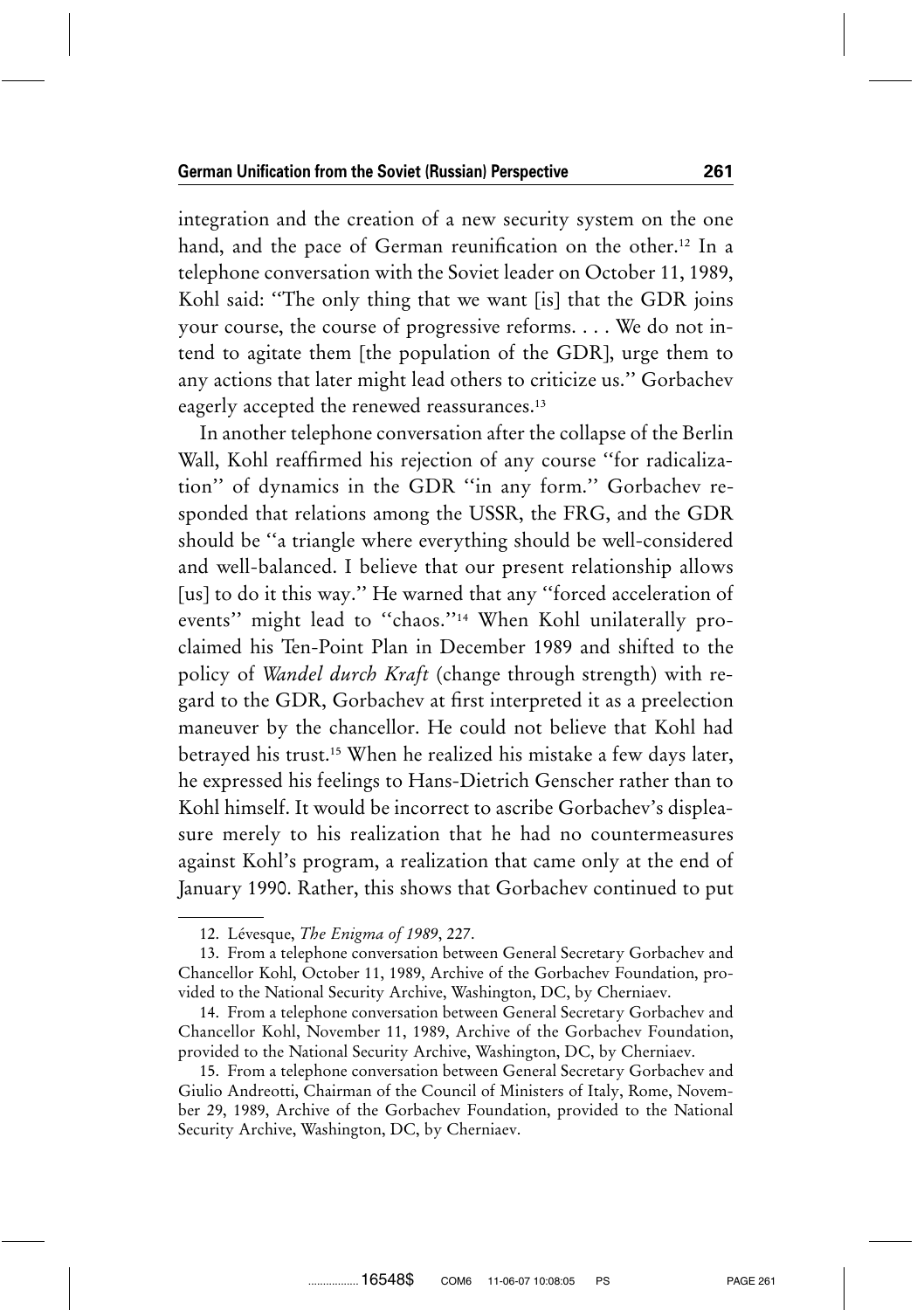his other goals well above the German question and for that reason saw no alternatives to partnership with Kohl, despite his intense displeasure with his actions.

The primacy of the integrationist agenda over the dangers of the German question may also explain the otherwise inexplicable failure of Gorbachev to address the events in Germany in a systematic manner. There was no "fire brigade" or "crisis group" on Germany in the Soviet leadership. Nor was Gorbachev interested in engaging Bush on this issue at the Malta summit on December 2–3, 1989. He also ''forfeited a chance to define the agenda''16 when he rebuffed Kohl's proposal to come to Moscow for a talk after he announced his Ten-Point Plan. The first special meeting on Germany took place on January 27, 1990, two and one-half months after the collapse of the Berlin Wall.

A second issue is the impact of the domestic crisis on Gorbachev's German policy. President Bush frequently expressed his conviction that there could have been a much more aggressive and violent reaction to the collapse of the Berlin Wall from the Soviet side. In particular, he pointed to the hard-liners in the Soviet leadership and the frustrated military. Most scholars of German reunification imply that Gorbachev had to look over his shoulder at Egor Ligachev and other hard-liners in the Politburo and elsewhere. Also, Shevardnadze and his assistant Sergei Tarasenko later recalled their concern that the German question might undermine Gorbachev and his policies. The memories of war with Nazi Germany still colored public opinion in the Soviet Union, and there was a potential threat that Gorbachev might be blamed for selling the shop in dealing with the GDR.17

Indeed, by early 1990, government officials and military leaders carried on an open discussion in the Soviet media regarding available options for dealing with the German issue. Yet, the available

<sup>16.</sup> Quote from Zelikow and Rice, *Germany Unified and Europe Transformed*, 147.

<sup>17.</sup> Stent, *Russia and Germany Reborn*, 101; Zelikow and Rice, *Germany Unified and Europe Transformed*, 445, fn 118.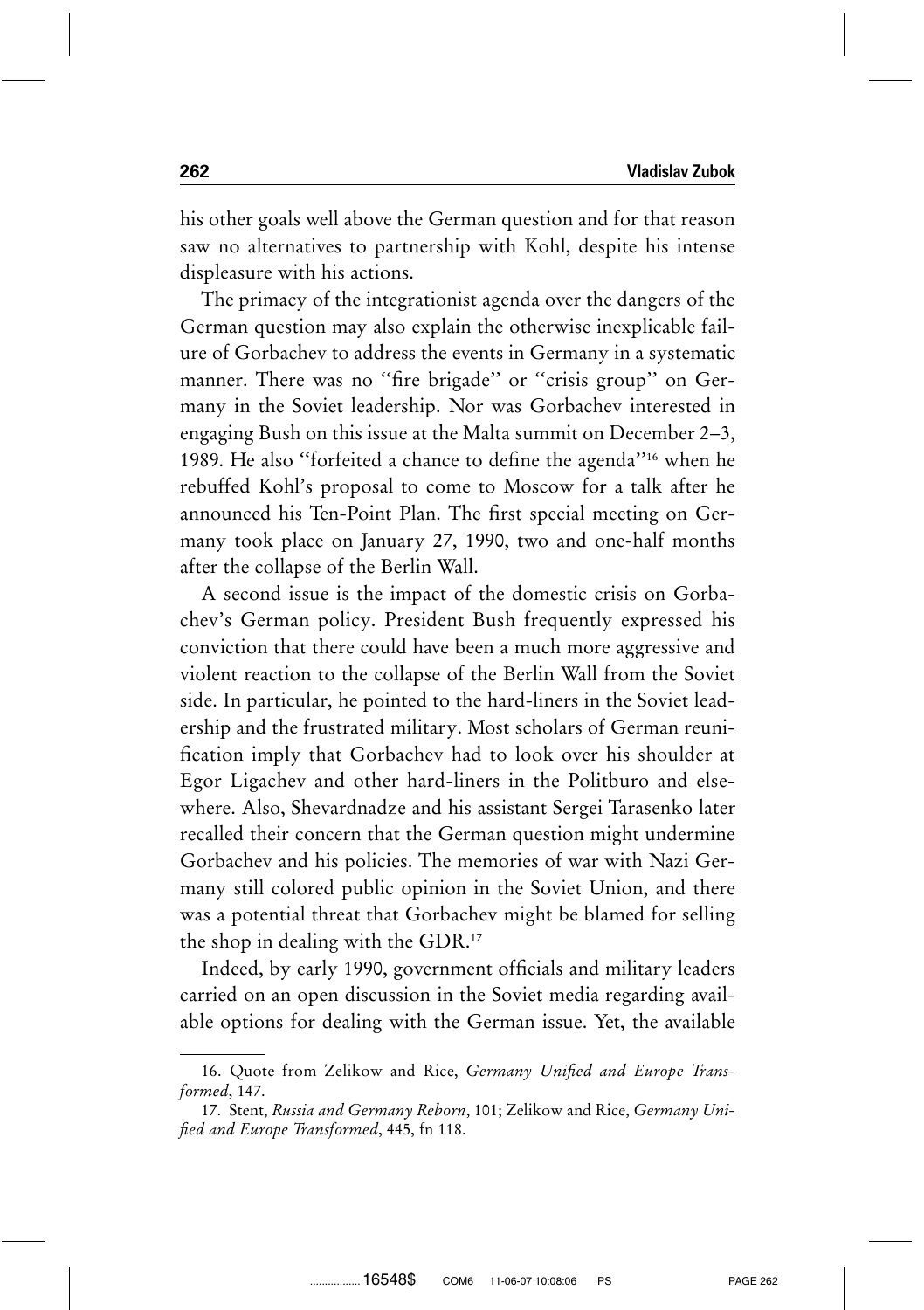evidence does not indicate any real danger to Gorbachev's position from any opposition groups from the winter of 1989 through the spring of 1990. While it is true that Gorbachev unleashed forces that he ultimately could not control, those forces had the temporary effect of rallying the old political and bureaucratic elites around their leader. The party functionaries raised in the tradition of total obedience to the supreme leader could not think of expressing any political opposition to Gorbachev. As a result, despite growing domestic criticism of his leadership, Gorbachev retained firm control over Soviet foreign policy. He made decisions on most important questions not at the Politburo but among his narrow circle of advisers or, in some cases, together with Foreign Minister Shevardnadze. As this method of decision making was a natural prerogative of the general secretary, it was not contested. Leading figures with hard-line reputations, such as Egor Ligachev, had no foreign policy experience and did not contest, either then or later, Gorbachev's right as the party's general secretary to monopolize foreign affairs.

Only in the spring of 1990 did the domestic backlash begin to focus on the ''loss'' of the GDR.18 Preemptively, Gorbachev threatened at a stormy Politburo meeting on May 3, 1990, to scuttle, if necessary, the Vienna arms control talks and strategic weapons talks in order to prevent a unified Germany from gaining membership in NATO. A milder position developed by Shevardnadze and his assistant Tarasenko was cosponsored by Aleksandr Yakovlev, Minister of Defense Dmitri Yazov, and KGB chairman Vladimir Kriuchkov, who accepted Gorbachev's stance without argument.19

Nevertheless, even at that time domestic pressure for a hard line was counterbalanced by another domestic concern: the rapidly developing economic and financial crisis of the USSR. By early 1990,

<sup>18.</sup> Cherniaev, *Shest Let s Gorbachevym: Po dnevnikovym zapisiam* (Moscow: Progress-Kultura, 1993), 347.

<sup>19.</sup> On this episode, see Zelikow and Rice, *Germany Reunified and Europe Transformed*, 224–245.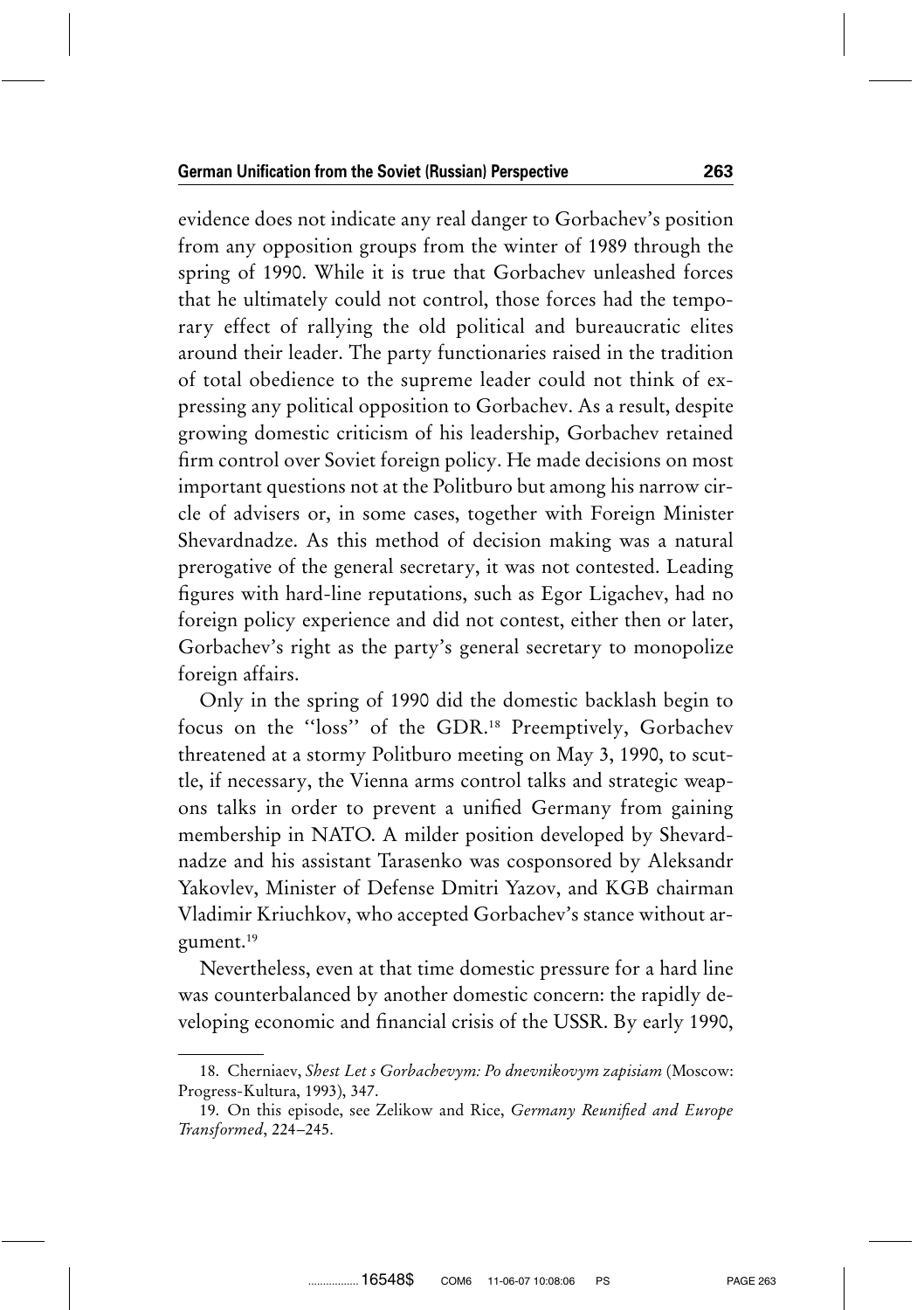the Soviet economy was practically bankrupt and in desperate need of Western loans. As Gorbachev threatened a tough stand on German membership in NATO, Cherniaev reminded him that this ''blackmail'' would have been ''too risky, above all from [an] economic viewpoint.''20 Zelikow and Rice note that the Soviets contacted Bonn with requests for a large loan on May 7–8.21 Yet Gorbachev began to solicit Bush for money as early as the Malta summit.

Domestic pressures affected Gorbachev's German policies in other indirect ways. In the fall of 1989 he was immersed in domestic politics, particularly at the sessions of the Congress of People's Deputies that he chaired, and other crisis situations at home. The main issues that determined Gorbachev's political future were failing political and economic reforms (perestroika) and growing domestic instability, particularly the calls for independence in the south Caucasus and the Baltic states. Characteristically, on November 9, 1989, a few hours before the Berlin Wall fell, the Politburo was in session discussing the separatist claims of the Baltic republics.22 This continued to be the hottest issue during the key months of January through March 1990, when the outlines of German reunification were taking place. For Moscow policymakers, the preservation of the Soviet Union psychologically overshadowed issues of foreign policy.23 It is plausible that domestic issues, including the crisis in the Baltic states, prevented Gorbachev and

<sup>20.</sup> Cherniaev's notes to General Secretary Gorbachev, May 4, 1990, Archive of the Gorbachev Foundation, fond 2 (Cherniaev's papers), opis 1. For the excellent exploration of the financial crisis in the USSR see: Egor Gaidar, *Gibel Imperii. Uroki dlia sovremennoi Rossii* [Demise of the Empire. The Lessons for Today's Russia] (Moscow: Rosspen, 2006).

<sup>21.</sup> Zelikow and Rice, *Germany Unified and Europe Transformed*, 256–259.

<sup>22.</sup> Minutes of Cherniaev, Archive of the Gorbachev Foundation, fond 2, opis 3, published with excerpts in A. B. Veber and A. S. Cherniaev, *Soiuz mozhno bylo sokhranit* [The Union Could be Preserved] (Moscow: Aprel'-85, 1995), 75–77.

<sup>23.</sup> The diaries of Gorbachev's main foreign policy assistant, Anatoli Cherniaev, from the spring of 1989 to the spring of 1990 are peppered with pessimism, even despair, regarding the future of the Soviet Union and Gorbachev's reforms. See Cherniaev, *Shest Let*, 294–295, 337–338.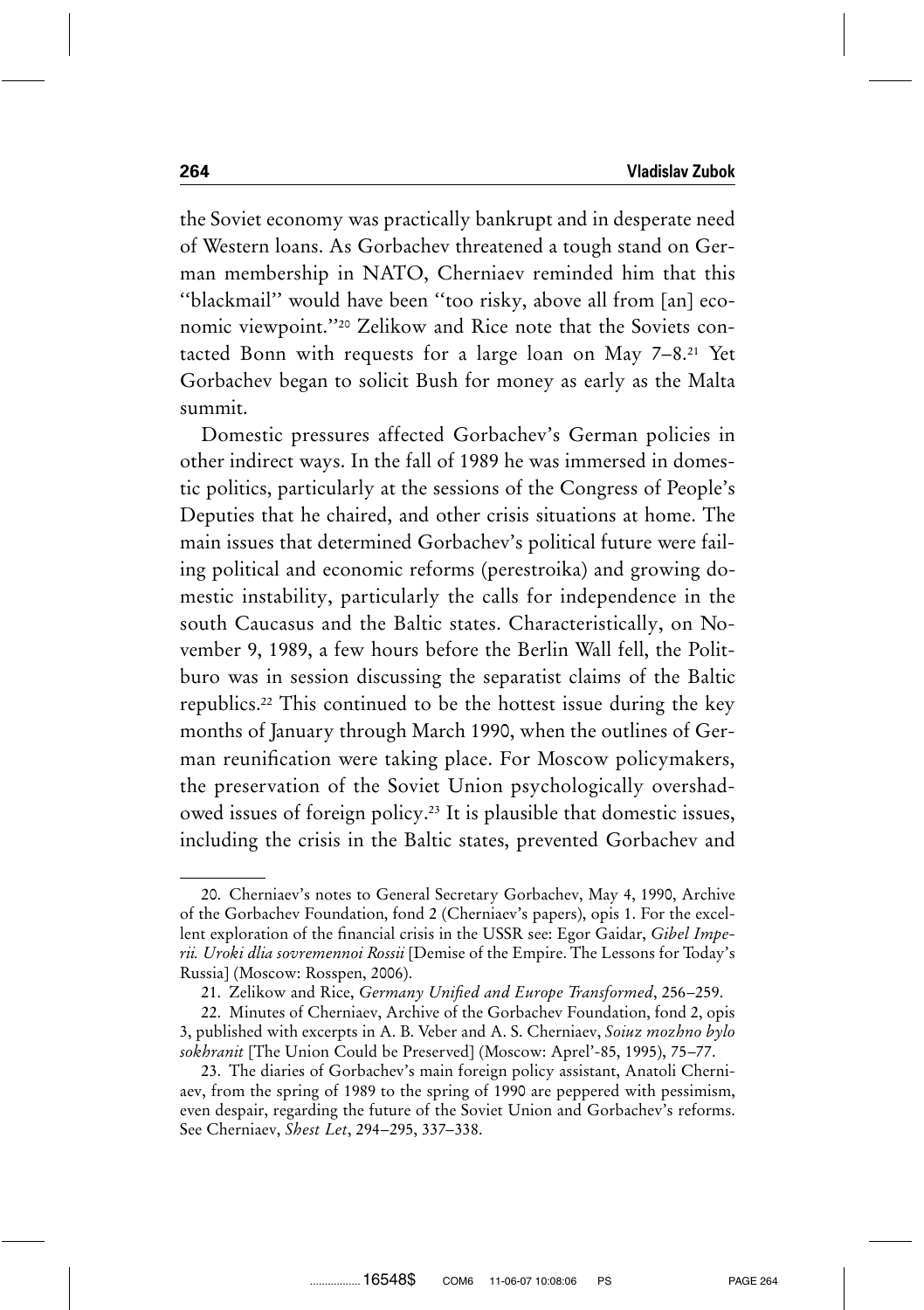the Soviet leadership from focusing sufficiently on the German crisis.

Increasingly, Gorbachev devoted himself to the business of building personal relationships with foreign leaders and pursuing the general goal of ending the cold war on the basis of East-West integration. He delegated to Shevardnadze and his assistants the tactics and modalities of Soviet policies on particular foreign policy issues, including the German question. Many important specific issues were discussed and resolved along back channels between Horst Teltschik and Cherniaev, as well as between Shevardnadze, his assistant Sergei Tarasenko, and James Baker, Dennis Ross, and Robert Zoellick.24 It is unclear to what extent Gorbachev kept track of all this.

This growing laxness accompanied by elements of chaos in the formerly centralized Soviet foreign policy may explain the enigmatic episode at the Ottawa negotiations in February 1990 when Shevardnadze accepted the Western change from the ''Four-plus-Two'' to the ''Two-plus-Four'' formula. In the war of recollections, Valentin Falin claimed this was done unilaterally and without instructions, while Cherniaev argued that the whole issue made no sense because it was already politically impossible to insist on the occupation rights of the four powers over East and West Germany. In the discussion on January 27, however, it was Cherniaev who corrected Gorbachev (who apparently saw no difference between the two formulas) and proposed the ''Four-plus-Two'' version as the basis for Shevardnadze's instructions.25 And it was Cherniaev who wrote to Gorbachev on May 4 to say that Shevardnadze indeed "arbitrarily agreed to change the formula into 'Two-plus-Four,' although both Thatcher and Mitterrand were ready to support us.''26 Shevardnadze apparently got away easily with this and other mistakes.

<sup>24.</sup> Sergei Tarasenko and Robert Zoellick, in conversations with the author.

<sup>25.</sup> Cherniaev's notes of the meeting, which he provided to the Thomas Watson Institute of Brown University and the National Security Archives.

<sup>26.</sup> Cherniaev's notes to General Secretary Gorbachev, May 4, 1990, Archive of the Gorbachev Foundation, fond 2 (Cherniaev's papers), opis 1.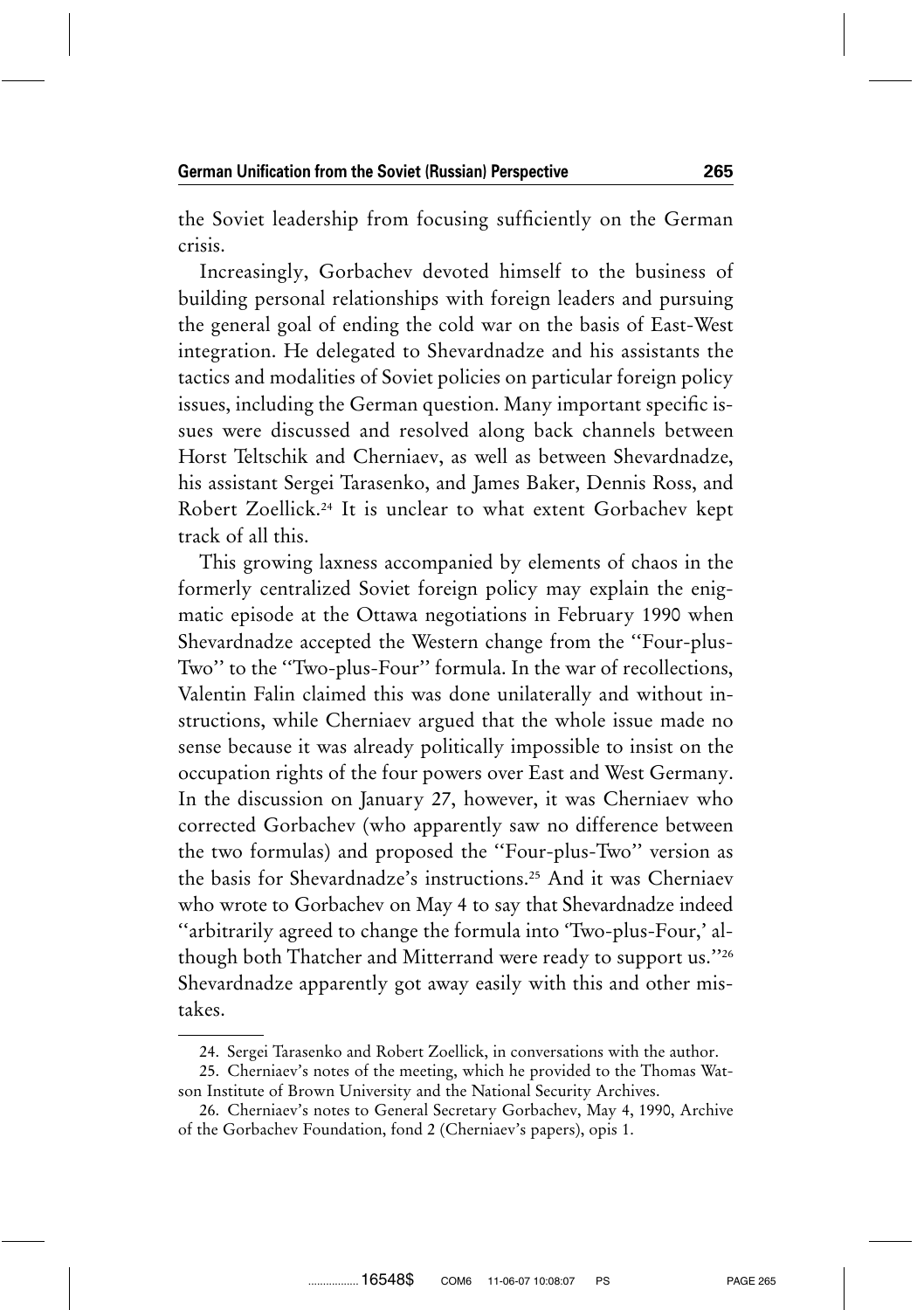The Soviet Union's remarkable acquiescence with the destruction of the GDR and unified Germany's membership in NATO is ultimately explained by Gorbachev himself—his personality, choices, judgments, and temperament. Western leaders were frequently amazed and overjoyed that the Soviet leader voluntarily gave them what they had expected to obtain only through hard bargaining and mutual concessions. As a result, the United States and West Germany achieved optimal political results without having to accept any binding legal commitments or limitations on their future behavior.<sup>27</sup>

It is tempting to explain Gorbachev's attitudes from the angle of realism. Zelikow and Rice write that the U.S. and West German governments discreetly decided in February 1990 to proceed with the annexation of the GDR within the framework of NATO, even if the Soviets stalled.28 Indeed, by early 1990 the Soviet leadership had few levers left beyond the presence of their troops in the GDR. Gorbachev's advocates also claim that he understandably misjudged the situation in the GDR after the collapse of the wall. Indeed, in November and December no one expected that the GDR would begin to disintegrate so quickly that there would be no transition period at all.<sup>29</sup>

Gorbachev's conversations at the time and Cherniaev's notes to Gorbachev support these explanations, yet much of Gorbachev's behavior remains difficult to understand. In general, as I have argued earlier, Gorbachev's belief in his new thinking allowed him to see German developments in a light that was radically detached from traditional geopolitical worries. In November and even December of 1989, Thatcher and Mitterrand appeared to be more

<sup>27.</sup> See Cherniaev, ''Ob'edineniie Germanii: Politicheskiie mekhanizmy i psikhologicheskie stereotipy,'' *Svobodnaia Misl*, August 1997, 25–34; Alexander Galkin and Anatoli Cherniaev, ''Pravdu, i tolko pravdu: Razmyshleniia po povodu vosppominanii,'' *Svobodnaia Misl*, January-February 1994, 19–29.

<sup>28.</sup> Zelikow and Rice, *Germany Unified and Europe Transformed*, 246.

<sup>29.</sup> Galkin and Cherniaev, ''Pravdu,'' 23.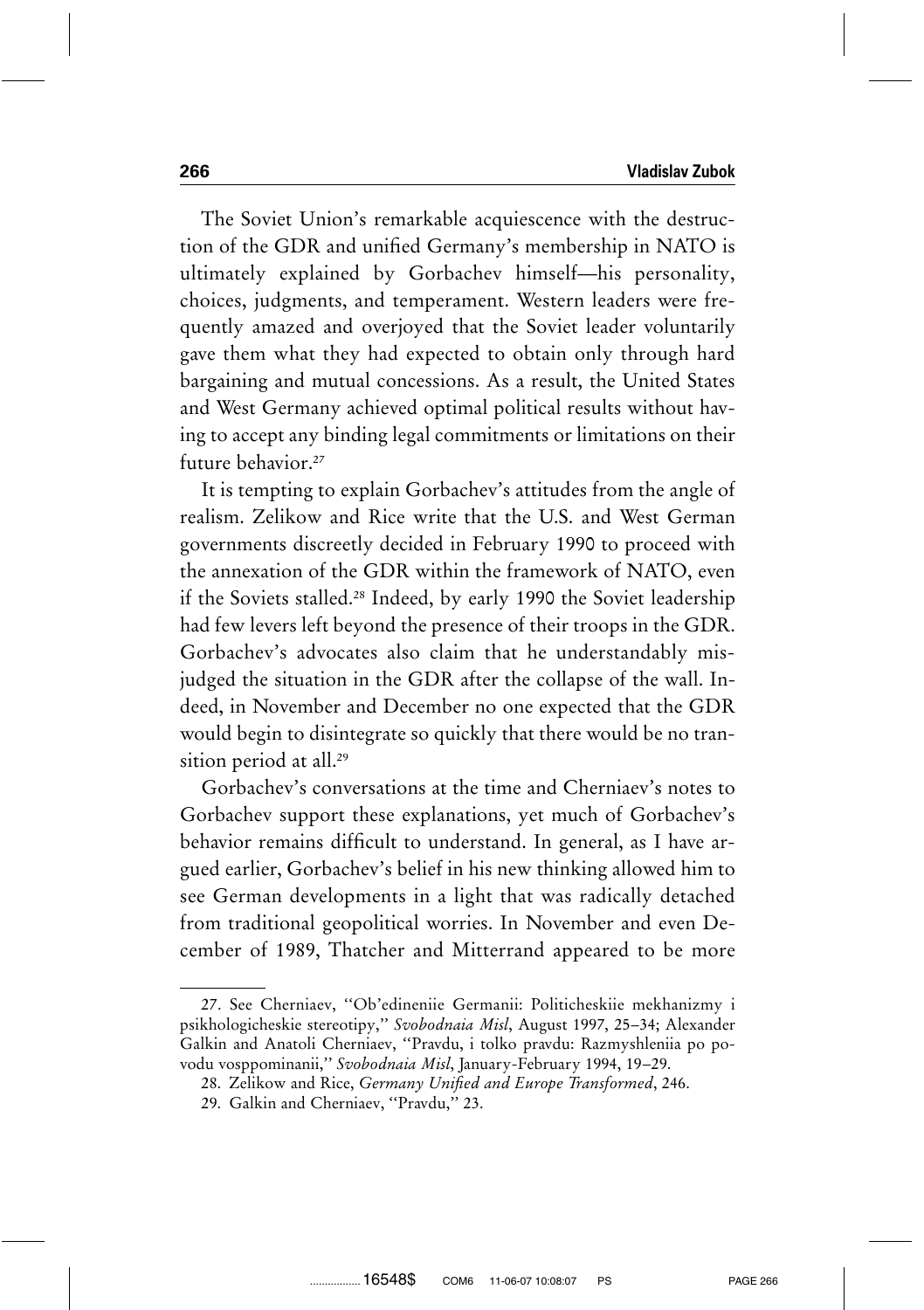concerned than Gorbachev was about the fall of the wall and the future of the GDR. Gorbachev took his own ideas too seriously and was too detached from pragmatic considerations. New thinking took precedence over not only the immediate interests of the negotiating process but also Soviet interests.

From the very beginning of the German crisis, Gorbachev voluntarily renounced both direct and indirect use of force. He also refrained from political and economic pressure on the GDR and other Eastern European states. This left the Soviet leadership with only diplomatic means to influence the situation in Germany on the eve of reunification. When Kohl launched his campaign for reunification, Gorbachev never consistently pursued a campaign of counterpressure. Despite encouragement from Thatcher and Mitterrand to bolster the GDR leadership and confront Kohl, Gorbachev never exerted serious effort on either count.

Gorbachev's friends argue that the Soviet leader demonstrated a high moral standard of statesmanship and global responsibility by rejecting the art of diplomacy and narrow gamesmanship.30 It is not clear, however, why one excluded the other. Gorbachev's partners in the West managed to combine the same degree of responsibility and statesmanship with considerable skills in achieving their diplomatic aims. The explanation lies not so much in the realization of the unfavorable balance of forces (by his inaction, Gorbachev made this balance even more unfavorable) as in the combination of personal predilections and the ideological self-image of the Soviet leader.

With his messianic streak, Gorbachev viewed himself not only as a Soviet leader but as a global statesman. Cherniaev, in many ways an alter ego of Gorbachev, though more direct, jotted in his diary after the fall of the Berlin Wall: ''A total dismantling of socialism as a world phenomenon has been taking place. This may be inevitable and good. For this is a reunification of mankind on the

<sup>30.</sup> Ibid.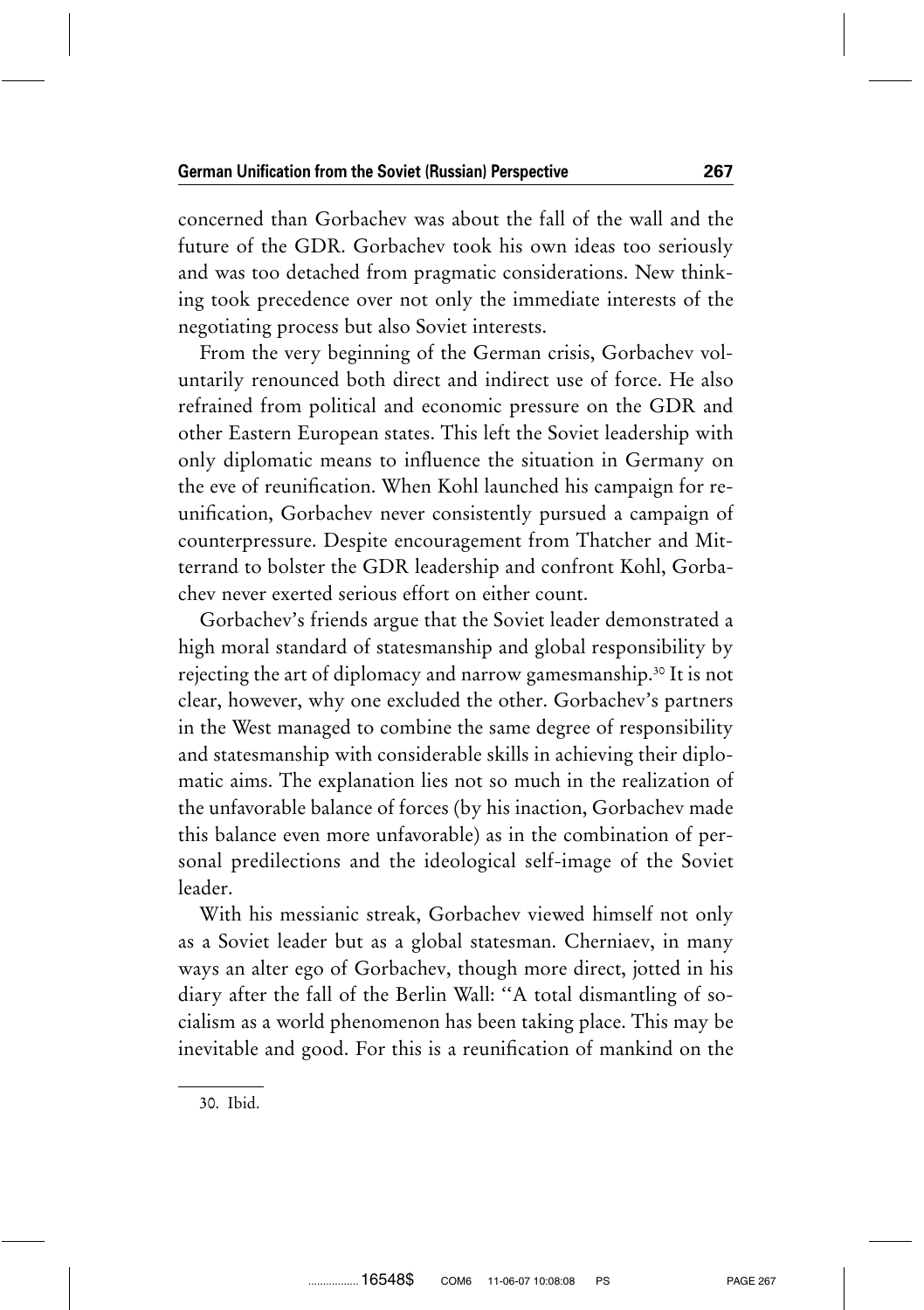basis of common sense. And a common fellow from Stavropol [Gorbachev] set this process in motion."<sup>31</sup>

Gorbachev had a personal aversion to confrontation and forceful projection of power. He preferred compromise and consensus in both domestic and foreign policy. The Bush administration relied on Gorbachev's commonsense acceptance that the United States had won the cold war and could dictate its outcome. On October 11, 1989, Bush told NATO Secretary General Manfred Wörner that the main objective was to persuade the Soviets to allow continued change in Eastern Europe and the GDR. When Wörner warned that Gorbachev would not let the GDR leave the Warsaw Pact, Bush wondered if he could persuade Gorbachev that the military value of the Warsaw Pact was no longer essential and he should let it go. "That may seem naïve," Bush said, "but who predicted the changes we are seeing today?''32 One could hardly imagine any U.S. leader trying to persuade Stalin, Khrushchev, Brezhnev, or Andropov to relinquish Soviet influence in Europe.

At Malta, Gorbachev, who was eager to develop a personal partnership with Bush, avoided taking a confrontational stance on Germany. After criticizing Kohl's Ten-Point Plan, he sidestepped the issue of the military and political status of a unified Germany, stating that ''it would be *premature to discuss now one* [neutrality] *or the other* [membership in NATO] *scenario*.'' He continued by saying, ''There are two German states, so history ordered. And let history now decide how the process should evolve and where it should lead to in the context of [a] new Europe and the new world.''33 From the U.S. perspective, Gorbachev did not exclude the option of NATO's advance to the East.

<sup>31.</sup> Archive of the Gorbachev Foundation, fond 2, opis 2. This entry was omitted from Cherniaev, *1991 god: Dnevnik Pomoschnika Prezidenta SSSR* (Moscow: TERRA, 1997).

<sup>32.</sup> The record of the meeting is cited in Zelikow and Rice, *Germany Unified and Europe Transformed*, 398–399.

<sup>33.</sup> Soviet record of a one-on-one conversation between General Secretary Gorbachev and President Bush, December 2, 1989, Archive of the Gorbachev Foundation.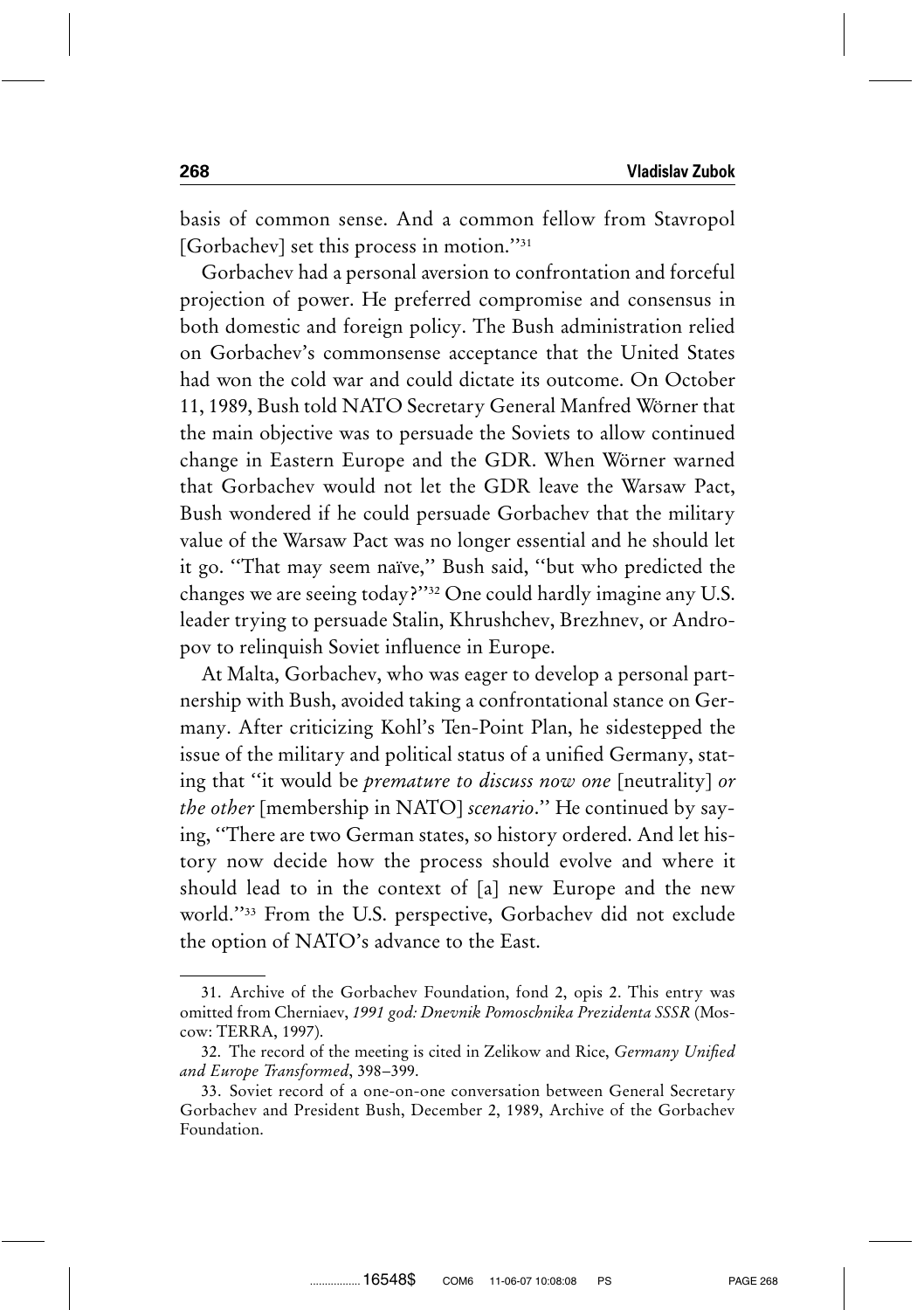Returning to Zelikow and Rice's thesis about the limited choices Gorbachev had by February 1990, one may wonder what would have happened if the Soviet leadership had consistently advocated binding legal commitments for NATO not to advance to the East. Given the complexities of European and German public opinion, particularly widespread uneasiness about Germany's expansion and the position of Mitterrand and Thatcher, it is not at all clear that Kohl and Bush would have been able to proceed while totally ignoring Soviet demands for security guarantees.

Gorbachev's performance during German reunification was as much a reflection of his personal political style as of his domestic policy of perestroika. Foes and friends alike highlight Gorbachev's ''ad hocism,'' his characteristic lack of a long-range strategic plan, and his aversion to the practical details of governance. They all recognize that perestroika had no plan and the new thinking was vague and could not be a practical guide for reform. Gorbachev's favorite phrases, in addition to ''unpredictability,'' were ''let processes develop'' and ''processes are on the run'' (*protsessi poshli*). In the judgment of one of his sympathizers, Gorbachev's leadership mirrored his excessively optimistic view of people in general, and the Russian populace in particular. ''It always seemed to him that people could not help but be glad to organize their own lives for themselves.''34 Gorbachev addressed the German question with similar historic optimism and "ad hocism," as abundantly illustrated by his repeated allusions to history. Zelikow and Rice describe how, on his visit to Berlin in October 1989, Gorbachev oddly quoted the Russian poet Fedor Tiutchev, who wrote that instead of ''iron and blood . . . we will try to forge [German unity] with love.'' While it certainly inspired Wim Wenders, it was, as U.S. scholars and politicians note, ''a strange way for the leader of the Soviet Union to warn the FRG to respect the 'postwar realities.' ''35

<sup>34.</sup> Dmitri Furman, ''Fenomen Gorbacheva,'' *Svobodnaia Misl*, November 1995, 65.

<sup>35.</sup> Zelikow and Rice, *Germany Unified and Europe Transformed*, 83.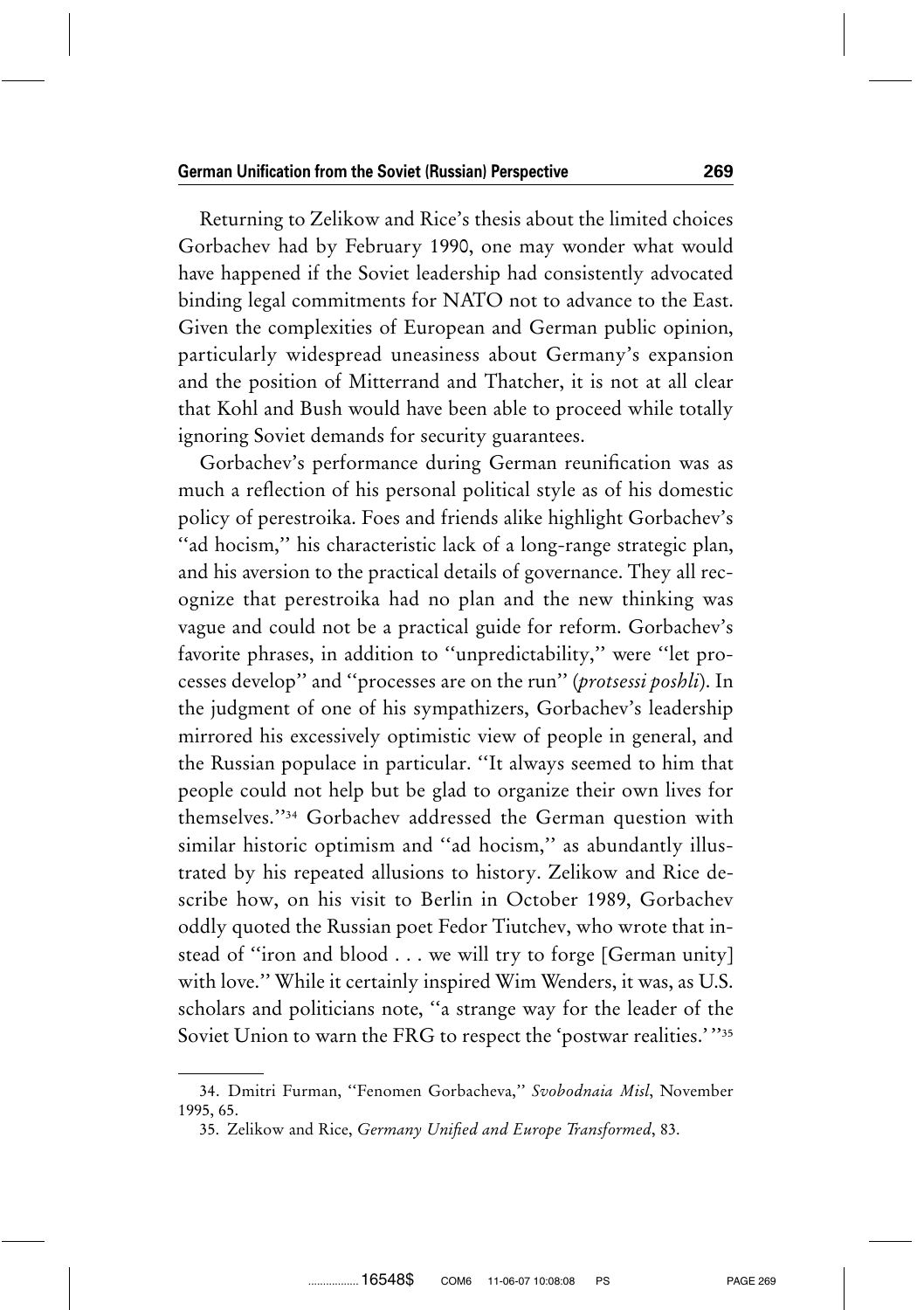Gorbachev's advocates assert that there was ''a conceptual-moral, if one may use this term, recognition that it is abnormal to divide forcibly a great nation and it is wrong to condemn the entire people forever for the crimes of its leaders.''36

Gorbachev's moral standing paid off for him personally and for the future relationship between Germany and Russia. In the meantime, however, the Soviet Union and then Russia were marginalized in the process of European integration and building European security.

Finally, a few words on the impact of U.S. leadership on the Kremlin during the process of German reunification. In the months leading to the collapse of the Berlin Wall, the Bush administration displayed as little foresight as Gorbachev and his assistants concerning the dynamics in Germany. No U.S. officials predicted the rapid developments that led to the fall of the Berlin Wall. Even after the event, only a few of them, particularly Ambassador Vernon Walters, believed that German reunification would take place within a few years, and nobody foresaw that it would occur within one year. The Bush administration, however, gained a huge strategic advantage over Gorbachev when Bush decided to stand firmly behind Kohl in support of his course of annexation of the GDR. Bush was also as effective in quelling the brewing antiunification sentiments among NATO allies as Gorbachev was ineffective in exploiting them.

Zelikow and Rice point persuasively to several levers that the Bush administration possessed by January 1990. They include:

- the commitment of Bush since the summer of 1989 to avoid destabilization of Eastern Europe, demonstrated during his visit to Poland and Hungary;
- the commitment of Bush at the Malta summit in December 1989 to give direct and indirect assistance to Gorbachev and his course of perestroika; and

<sup>36.</sup> Galkin and Cherniaev, ''Pravdu,'' 22.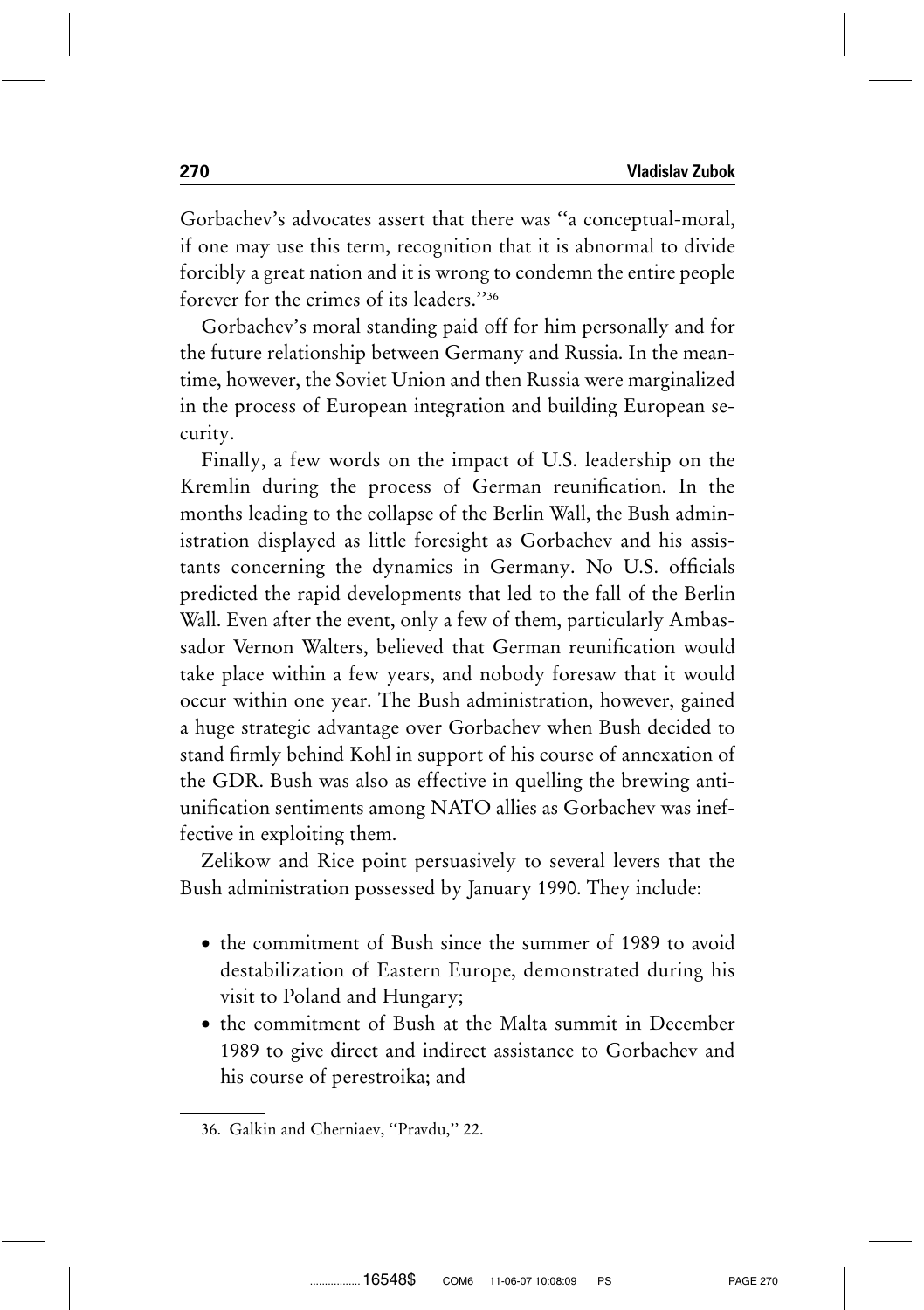• the agreement of Bush at the Malta summit to maintain neutrality toward the movements for national liberation in the Baltic states as long as Gorbachev refrained from the use of force there.

The U.S. impact on Gorbachev and Soviet policy, however, was exerted more through persuasion than containment and coercion, much to the credit of President Bush and his assistants. Bush's style reassured Gorbachev while helping him make concessions without looking like a pawn in American hands. The most important moments in this regard were the Malta summit, a meeting with Secretary James Baker in February 1990, and the Washington summit of June 1990.

U.S. tactics of persuasion would not have been so effective had Gorbachev and certain members of his team not been eager to become close partners with Bush. This was a unique, perhaps unprecedented, time when the politicians and analysts of the dying Soviet superpower developed psychological dependence on their former enemies and geopolitical rivals. This undoubtedly was the product of Soviet domestic pressures, which also played a role in the talks on German unification. Increasingly beleaguered at home and estranged from conservative, hard-line colleagues, Gorbachev, Shevardnadze, Yakovlev, Cherniaev, and Tarasenko began to look at their foreign counterparts as allies and trusted friends. With the exception of Gorbachev himself, they also feared an imminent collapse of the USSR and the reform movement. In late February 1990, Cherniaev noted in his diary that he had spoken with Thatcher's foreign policy assistant, Percy Cradock, ''without any self-censorship'' and completely forgot he was not one of the ''comrades.''37 U.S. as well as West German statesmen and diplomats exploited this unique mood without fully understanding its nature and causes. A similar forthcoming and candid attitude from their side would have qualified as treason.

<sup>37.</sup> Cherniaev, *1991 god*, 28.